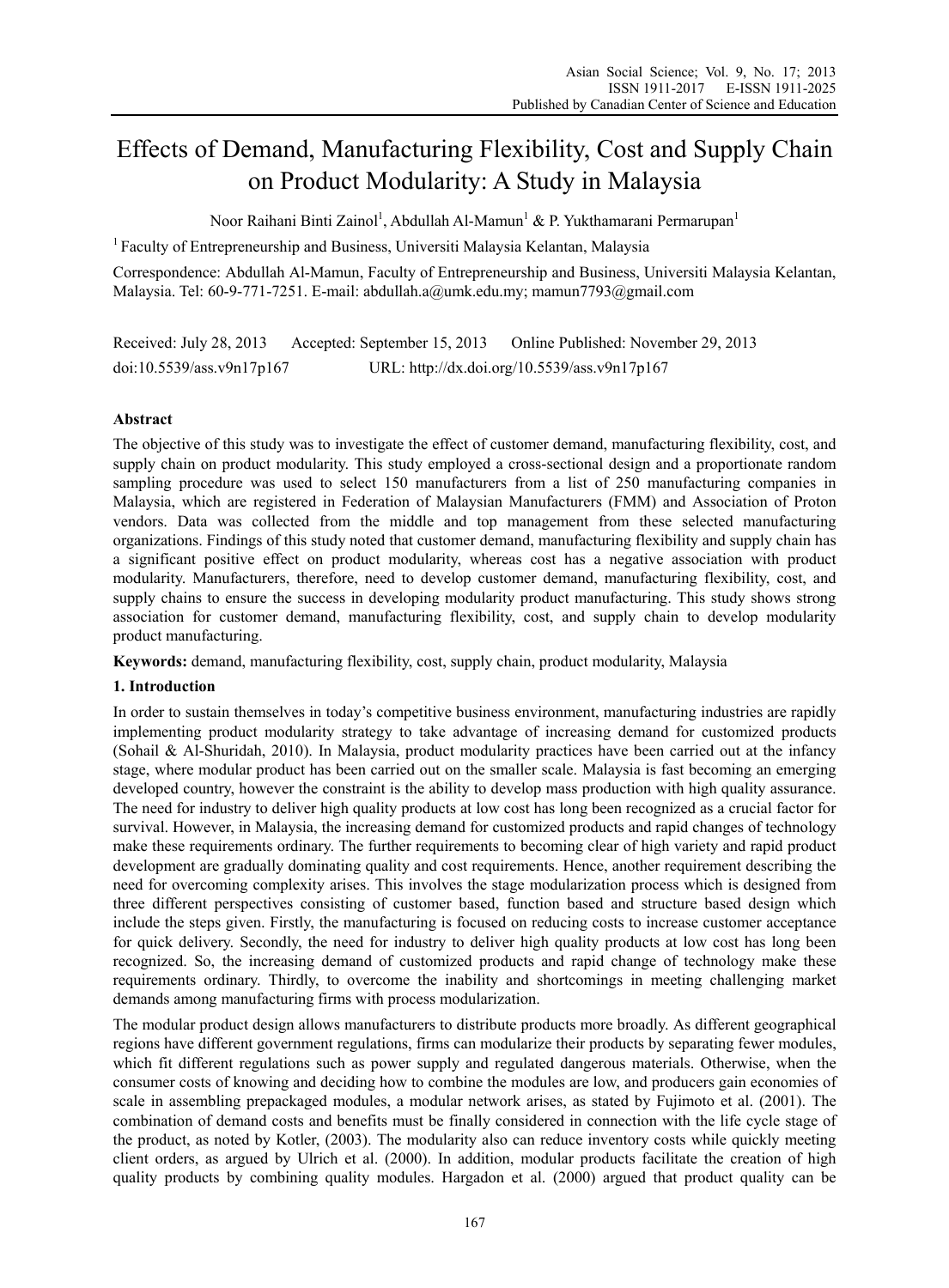ensured if the qualified modules are reused or incrementally improved. According to Mikkola et al. (2003) modular product design may improve the reliability of the product because product modules can be reused in many product variants and frequent reuse of the modules increases the firm's experience of how to produce the modules. Products are now manufactured module by module to increase delivery due to fast changing design and customer demand and quicker response to customer demand. In relation to that, this study aimed to explain the factors that are related to the product architecture activities in manufacturing industries, especially in modularization. On top of that, this study tries to reveal the effects of customer demand and cost toward product modularity while trying to understand the linkage between the flexibility in manufacturing and product modularity. This study is relevant as it gives the manufacturing firms the edge on how to survive in the current economic situation.

#### **2. Literature Review**

#### *2.1 The Concept of Modularity*

Modular design divides a system into physical and functional modules that can be arranged to facilitate design and servicing. Product design architecture can be categorized into integral design and modular design. Modular architecture differs from integral architecture in terms of the former product's functional element that is performed by one physical block. Thus, the advantages of modular architecture enable design improvements to be conducted on a particular block (Ulrich et al., 2004). The aim of modular design architecture is to allow independence and interchangeability between units in fulfilling the various functions of the product. As mentioned by Huang et al. (1998) and Phuluwa et al. (2013), modularity enables modification to several product functional elements separately without affecting the design of the other elements. Modularity emphasized product module expansion with minimum dependency on other components for maintenance (Dzuraidah et al., 2008). Each components of the same module should have maximum similarity while maintaining minimum similarity with components outside the module. Maximum similarity in the module helps to facilitate servicing on the components of a certain module since each component is more or less similar in its physical and function. Furthermore, an important consideration when defining modularity is the choice on the level of servicing, as argued by Gershenson et al. (1997) and Zirpoli et al. (2011). According to Ullman, (2003) servicing reflects ease of diagnosis and repair on a product. A product may be modular from the perspective of design but may be otherwise from the perspective of servicing operation. For example, the design architecture of an electric coffee maker was reviewed and service modularity was applied, which form the basis for design improvements to the electric coffee maker in view of improving maintenance (Dzuraidah et al., 2008).

#### *2.2 Customer Demand and Modularity*

Managing modular architectures is an area of intense interest both to scholars and practitioners, as argued by (Ethiraj et al., 2004; Karim, 2006; Pil et al., 2006). In increasingly dynamic markets modularity of products enables managers to exploit economies of scale and scope and to enhance product variety to meet heterogeneous customer needs, as stated by (Helfat et al., 2004; Tu et al., 2004). Worren et al. (2002) found that internal product modularity had an impact on enhancing the number of variants of a product, but did not influence the pace of innovation. While, Schilling (2000) and Baldwin (2012) noted that modularity as the degree to which a system's components can be separated and recombined. Modularity refers not only to the extent of coupling components, but also to the existence of architectural rules, which define how components are combined in an overall system. In addition, Baldwin et al. (2000) and McDermott et al. (2013) argued that modularity is a structural means of achieving functional integration in complex systems. Reading the articles, it was found that the researcher discusses about three features of modularity in which the modules are distinct parts of a larger system, independent of one another, and modules function as an integrated, seamless whole.

High customer dynamics and competitive intensity make it beneficial for firms to adopt modular strategies, this was found consistently across all the accumulated research findings (Worren et al., 2002; Tu et al., 2004; Phuluwa et al., 2013). Conversely, Sorenson, (2003) found that several research contributions show that some aspects of the technological dynamics may actually counteract the drive to modular strategies in some situations. Thereafter, as stated by Ernst (2005), in the fast moving environment of the semi-conductor industry, firms are reluctant to adopt a single modular architecture, because of the threat of disruptive technological architectures from their competitors. The stabilization of interfaces and parameters may limit the ability of the firm to react to the moves of the competitors with the high dynamics of markets. Indeed, firms which use modular architectures in markets with emerging technologies may fall in modularity traps. According to Chesbrough et al. (1999), firms must switch modularity and integration to answer shifts in the market dynamics from the settings of emerging technology to the settings of dominant designs and vice versa in order to avoid modularity traps. In the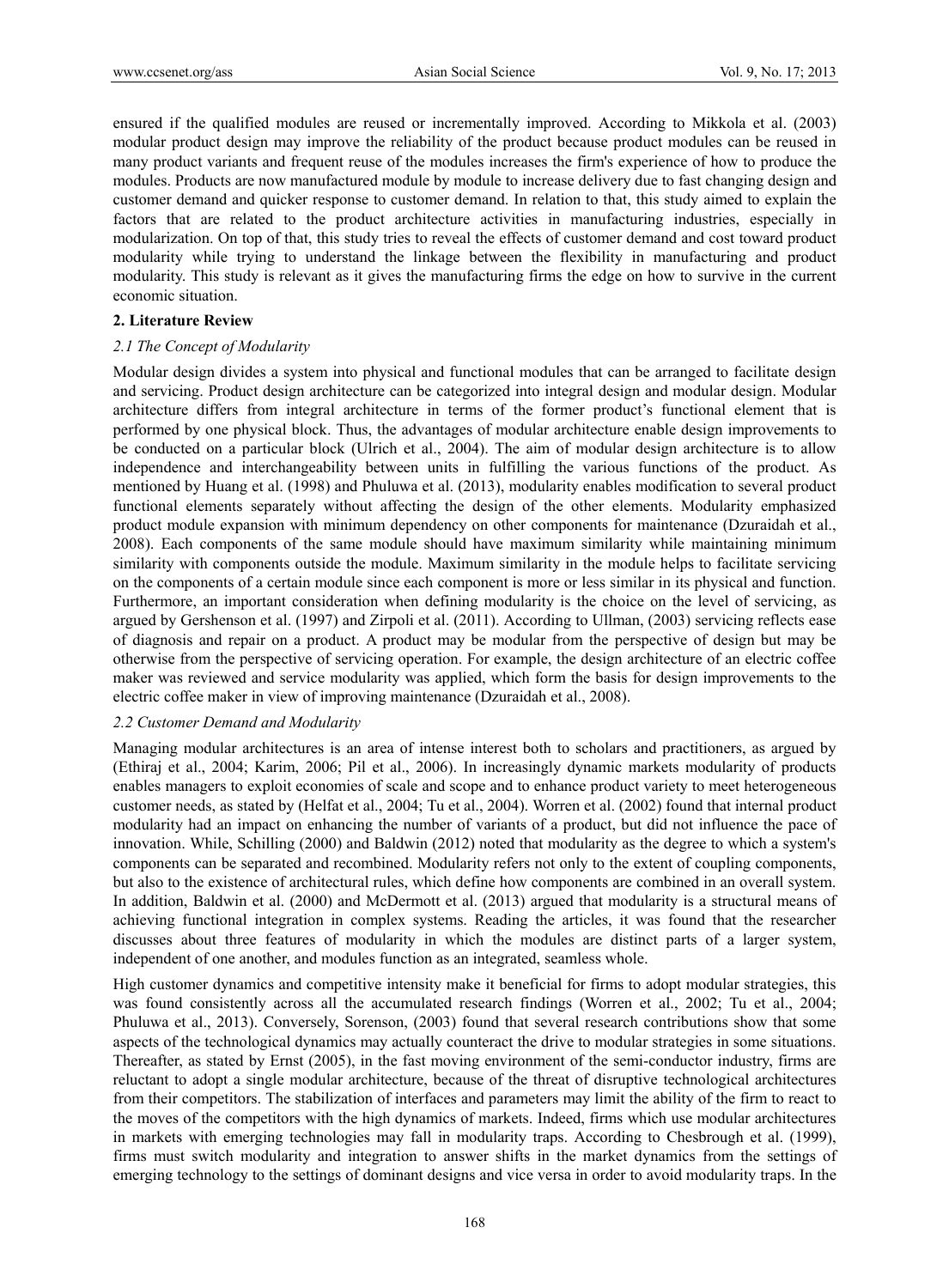emerging technologies, the market dynamics are higher and the threat of emergence of a disruptive technology in a competitive firm is higher. The integration of the components of a complex product risk a competency trap if from outsourcing they lose the systems integration capability (Zirpoli et al., 2011).Thus, in the settings with industry standards and low opportunities for disruptive technological change firms are more likely to adopt modularity (Chesbrough, 2003). Therefore, based on the articles, it was found that firms will adopt increasing modular strategies in markets with opportunities for technological breakthroughs and will reduce their modularity in markets with dominant design and opportunities for only minor technological changes.

Furthermore, Tu et al. (2004) investigated the impact of market dynamics on organizational structures and organizational process modularity. In the markets with consumer and technology uncertainty, the firms which adopt modular manufacturing practices, are able to cope better with the increasing demands for individually customized products. While, Schilling et al. (2001) noted that the market context in terms of consumer heterogeneity, competitive intensity and speed of technological change increases the level of the external product modularity of a firm. Thus, to stay competitive in dynamic markets, firms outsource not only components of their products, but also components of their knowledge (Quinn, 2000; Whitford et al., 2012). Knowledge integration of the different internal and external knowledge components into a smoothly functioning knowledge system determines the success of the firm in developing new products in an innovation-based competition. Market dynamics increase the efforts of the firm to use, develop and integrate different knowledge components (Grant, 1996; Zahra et al., 2002). In addition, market dynamics motivates firms to adopt internal product modularity, external product modularity, organizational process modularity, organizational structure modularity and knowledge modularity.

## *2.3 Manufacturing Flexibility and Modularity*

Flexibility is the organization's ability to meet an increasing variety of customer expectations without excessive costs, time, organizational disruptions, or performance losses (Jacobs et al., 2007). Manufacturing flexibility is the ability of the organization to manage production resources and uncertainty to meet various customer requests (Antonio et al., 2007). Flexibility is a complex and multidimensional capability that requires a company's wide effort to increase a firm's responsiveness and reduce waste and delays (White, 1996). Nevertheless, Zhang et al. (2002) and Dreyer et al. (2004) suggested that a general definition of flexibility which is an order to verify the whole effects of product modularity on numerous competitive capabilities. Hence, flexibility is defined as the firm's ability to provide rapid design change, a wider product range, greater order size flexibility and a greater number of new products (Frohlich et al., 2001; Chase et al., 2001).

According to Thomke et al. *(*1998) and McDuffie (2013), flexibility is achieved if manufacturers can provide many prototypes for rapid design changes. Meanwhile, Kotha et al. (1989) noted that flexibility is achieved in rapidly changing product volumes, product mix and schedules to meet customer needs. Hayes et al. (1984) mentioned that flexibility takes the lead in introducing new products. In this essence, product modularity and flexibility are related, and the flexibility is mainly built up with product architecture, but not with the flexible equipment in the factory. Sanchez (1995) and Baldwin (2012) mentioned that the development of a complex product with high modularity is similar to the development of a set of less complex product modules, which can be flexibly designed and tested. When product modules are fully specified and separated, firms can experiment with each module independently and the pros and cons of the module design can be identified piece by piece which improves the design flexibility. Thus, Sanchez (1999) and Jacobs et al. (2011) noted that firms can also substitute a range of component variations into the product architecture to improve manufacturing flexibility.

In addition, modular product architecture can make many new products by using a relatively small number of independent modules in different permutations. Thus, firms with modular architecture can quickly launch new products and widen the product ranges by exchanging a few product modules (Baldwin et al., 2000; Jacobs et al., 2011). Modular products have higher independence among its individual modules which isolate frequently changing modules from the core design. This reduces the frequency of communication across different module designs and the rate of change of the core design (Sanchez, 2003). For example, a telecommunication switch design includes both the core design call processing systems and frequently changing modules as management information systems. In the process of modularizing the telecommunication switch design, the designers can separate the design of critical call processing, which needs to be highly optimized and cannot be changed frequently, from the management information systems which can be frequently changed. In this way, designers can respond to client requests for different management information systems without interfering in critical call processing software (Thomke et al., 1998). A modular product design thus tolerates a higher risk of design changes, allows for late product changes that lead to better design solutions, and avoids the need for entire product changes. This improves the design and manufacturing flexibility for market change (Antonio et al.,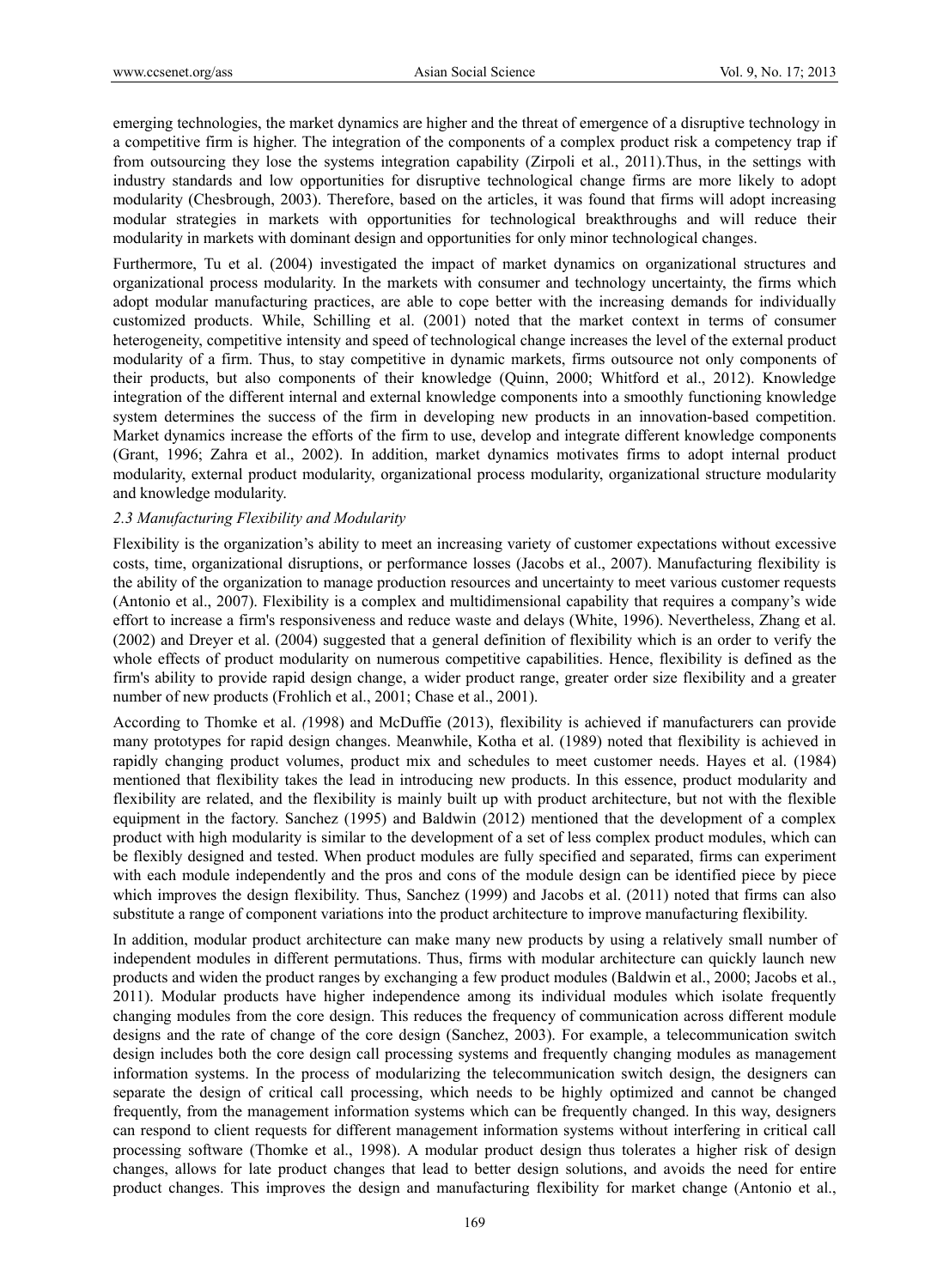2007). Flexibility and modularity is important because it can lead to a competitive advantage, which is considered the flexibility facilitated by product modularity, such as modular designs and the ensuing flexibility may not be easily imitated (Worren et al., 2002).

# *2.4 Cost and Modularity*

There is broad consensus that product modularity reduces product cost and researchers have proposed a variety of reasons for this relationship. One source of cost reduction is an increase in economies of scale, as noted by Pine et al. (1993). Since modular designs have fewer unique components or subassemblies, the production volume is distributed across a smaller number of unique part numbers (Sanchez, 2002; Baldwins, 2012). Learning curve theory also predicts a reduction in cost, since production volumes are higher on a per part basis, productivity accelerates. Hence, learning curve theory predicts a lower unit cost (Jacobs et al., 2007). Furthermore, inventory is a significant component of unit cost. According to Meyer et al. (2001), product modularity provides a vehicle for parts rationalization. This reduction in the number of unit parts results in inventory reductions from risk pooling, reduced set-ups, and increased economies of scale (Tu et al., 2004; Mirchandani et al., 2002). While, as mentioned by Kim et al. (2000) reductions in forecast errors and consequently, excess inventory. The reduction in inventory levels can be associated with a corresponding reduction in carrying costs and consequently total cost (Collier, 1981).

Several researchers have touted the organizational benefits associated with product modularity, thus, both engineering and operational efficiencies are attributable to the standardization. Engineering efficiency is partly related to a reduction in design effort through the reuse of designs. Operationally, there are improvements through reductions in the numbers of set-ups (Tu et al., 2004; McDermott et al., 2013). There is also a reduction in the product variety versus operational performance tension which should lead to cost advantages, for example product modularity allows for a significant variety of end items and yet enables a standardized production process (Salvador et al., 2002; Jacobs et al., 2011). According to Galvin et al. (2001), organizations can benefit from the coordination improvements facilitated by the loose coupling between components created by modular product architectures. The result should reduce coordination costs (Danese et al., 2004; Galvin et al., 2001). Then, the firm benefits through a reduction in investment costs. While, tooling, engineering, testing and support are all reduced by using standardized components and sub-assemblies, as stated by Fisher et al. (1999). Several researchers agree that product modularity leads to cost reductions. According to Karmarkar et al. (1987) spare parts costs rise from the higher failure rates of modules vis-à-vis components and the result is an increase in spare parts inventory from the deployment of modular products.

#### *2.5 Supply Chain in Modularity*

Supply chain integration is defined as business processes to integrate suppliers, customers and internal functional units in order to optimize the total performance of all partners in the supply chain (Frohlich et al., 2001; Stevens, 1989). Supply chain integration involves three dimensions, consisting of integration with suppliers, integration with customers and integration within the company which includes many business processes that cut across these three dimensions, as noted by (Rosenzweig et al., 2003; Vickery et al., 2003). Supply chain integration reflects multiple business activities or processes across suppliers, internal functional units and customers. According to Frohlich et al. (2001) the positive effects of supply chain integration on performance include supplier and customer integration, while ignoring internal integration. While, Rosenzweig et al. (2003) noted a new supply chain integration intensity construct, measuring supplier, customer and internal integration. Thus, Vickery et al. (2003) conceptualized supply chain integration as three business processes including supplier partnership, close customer relationship and cross functional teams. Supply chain integration also includes other business processes across the supply chain (Vickery et al., 2003; Han et al., 2002; Droge et al., 2012). In addition, as stated by Lau Antonio et al. (2007) the supply chain integration processes will affect product design and development, including supplier co-development, customer co-development and internal co-development.

Modular product design is considered to be an effective approach for mass customization and cycle time reduction (Duray et al., 2000). While, Worren et al. (2002) and Sanchez (1995) argued that modular product would improve strategic flexibility for manufacturers. Similarity, Duray et al. (2000) also argued that the decision to implement product modularity is an important aspect in modular product design because different levels of modularity require different product design processes. There is a continuum describing a product system's degree of separateness, specificity and transferability of product components, based on whether the product systems are loosely or tightly coupled (Schilling, 2000; Sanchez, 1995; Bruyn et al., 2012). Thereafter, Parker et al. (2002) and Fine et al. (2005) pointed out that manufacturers need to determine the level of product modularity within a framework of supply chain design otherwise they may lose their value adding activities to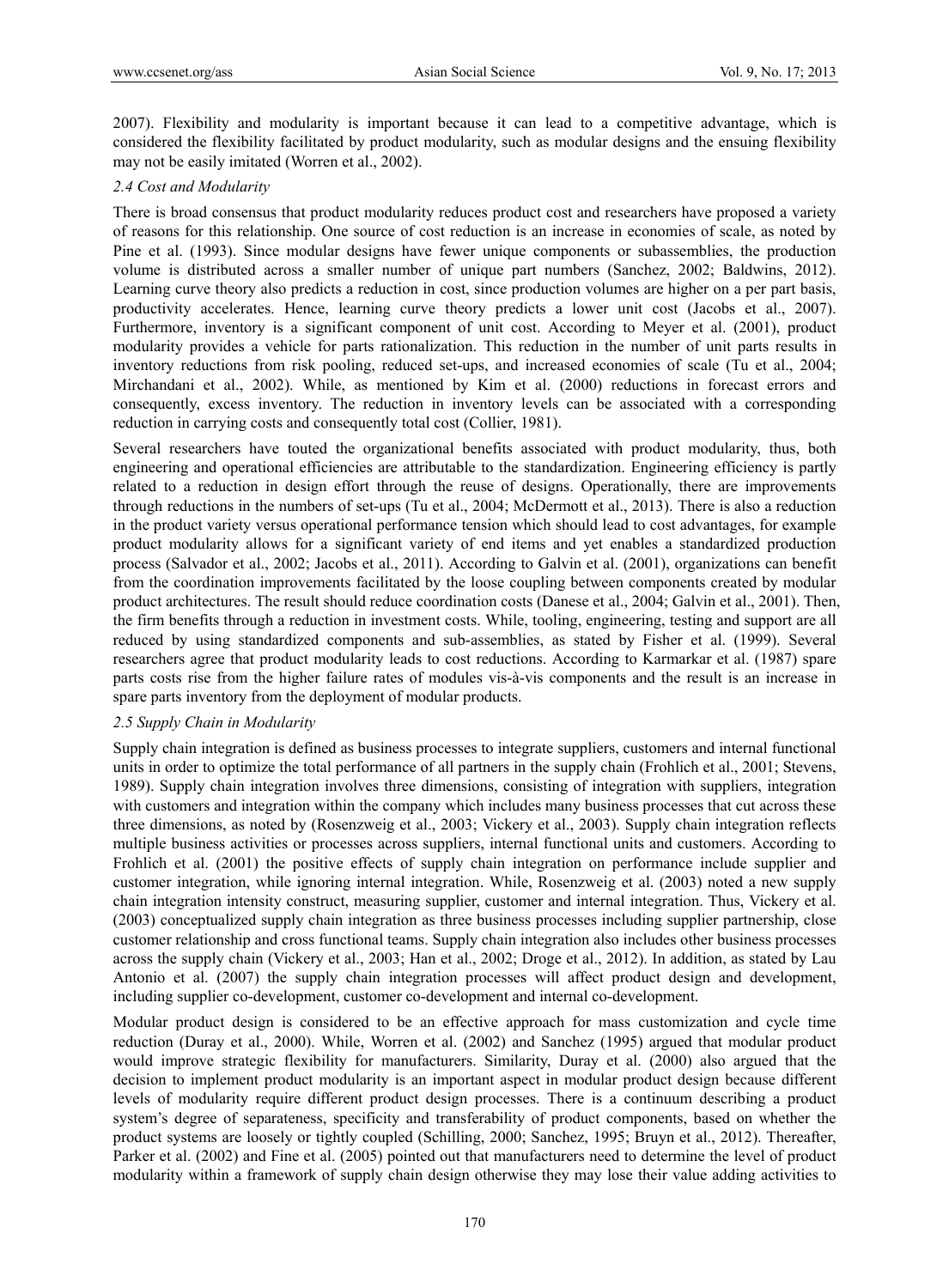their suppliers. According to Sako (2002) and Parente et al. (2011), modular product design is critical to product, process and supply chain design, and usually requires the integration of designers, producers and consumers. Several researchers found that supply chain integration can directly improve company performance (Lee, 2000; Frohlich et al., 2001; Droge et al., 2012).

Modular product design is created by separating a product system into relatively independent components and by specifying the interfaces of the product system across interacting components (Schilling, 2000; Sanchez, 1995; Zirpoli et al., 2011). The decision to implement product modularity is an important aspect in modular product design because different levels of modularity require different product design processes (Duray et al., 2000; Ulrich, 1995). Product modularity deals with a number of features of product components, including the extent to which modules are independent or separate, the extent to which components are specific, the extent to which modules are transferable or reusable within the production process (Baldwin et al., 2000; Schilling, 2000). While, Schilling (2000) and Phuluwa et al. (2013) defined that product modularity as a continuum, describing separateness, specificity and transferability of product components in a product system. Separateness refers to the degree to which a product can be disassembled and recombined into new product configurations without loss of functionality.

#### **3. Research Methodology**

This study used a cross-sectional design to investigate the relationship between customer demand, manufacturing flexibility, cost, and supply chain towards modularity. The study was conducted in a two phases, phase 1 was a pilot study to examine the re-ability of the instrument and phase 2 was main study using the revised instrument to examine the relationship among the variables. A survey method using questionnaires was chosen for data collection.

Item measures that were identified and variously developed are included in the study. Most item measures were based on previous research instruments whether following the prior design, or with several adjustments. Some measures were specifically developed for this research. The items of product modularity were measured by the questionnaire prepared and tested by Lau Antonio et al. (2007) and Parente (2003). Through a focused literature search, six items were deemed vital across these studies which were identified customer demand in modularity product manufacturing sectors. The new items were also developed in order to operate with several factors. This study measured eight items of manufacturing flexibility. For each item, the measurement was identified and developed using eight elements to ensure an adequate coverage of the manufacturing flexibility. In this study, it measures six items of cost. All the items were identified and developed to make sure they would cover the cost measurement. All items for each item were developed following Parente (2003). There are five item of supply chain, which will cover all the factors in supply chain and each of the items was identified. All items for each factor were developed following Lau Antonio et al. (2007).

The research focused on the manufacturing industries in Malaysia. In an attempt to complete the research, manufacturing companies across a large range of industries such as electrical and electronic, steel production, engineering supporting, machinery and equipment and others were studied. The classification of this industry was followed by Federation of Malaysian Manufacturers (FMM) directory in 2009. The list contained 250 manufacturing companies in Malaysia, which are registered in Federation of Malaysian Manufacturers (FMM) and Association of Proton vendors. From the listed 250 companies, this study selected 150 companies using proportionate random sampling procedure. As Lau et al. (2001) stated generalization can only be drawn when random samples are used. Therefore, the samples were drawn by using a simple random sampling procedure which assures each company has equal chance of being chosen as the sample.

#### **4. Summary of Findings**

Summary of findings starts with the background of the respondents, such as gender, race, education, position, and working experience; as well as the background of company including nature, type of company, age, and size. A total of 150 respondents participate in this study. As noted in Table 1, the majority of them are male (88.7%). Out of them, 77.3 percent are Malay, 19.3 percent are Chinese and only 3.3 percent are Indian. Most of the respondents have at least obtained a bachelor degree (66.0%), followed by diploma (17.3%) and Master's degree  $(16.7\%)$ .

The survey questionnaire was addressed to Director, General Manager, Manager or equivalent. Thus, the respondents hold a variety of positions such as Manager, General Manager, Senior Manager, Director, and other positions. All the respondents were knowledgeable in modularity processes or they have a common understanding of the concept of product modularity. Each group represents personnel, who understand about product modularity process of their respective facilities. Respondent positions, as noted in Table 1, out of 150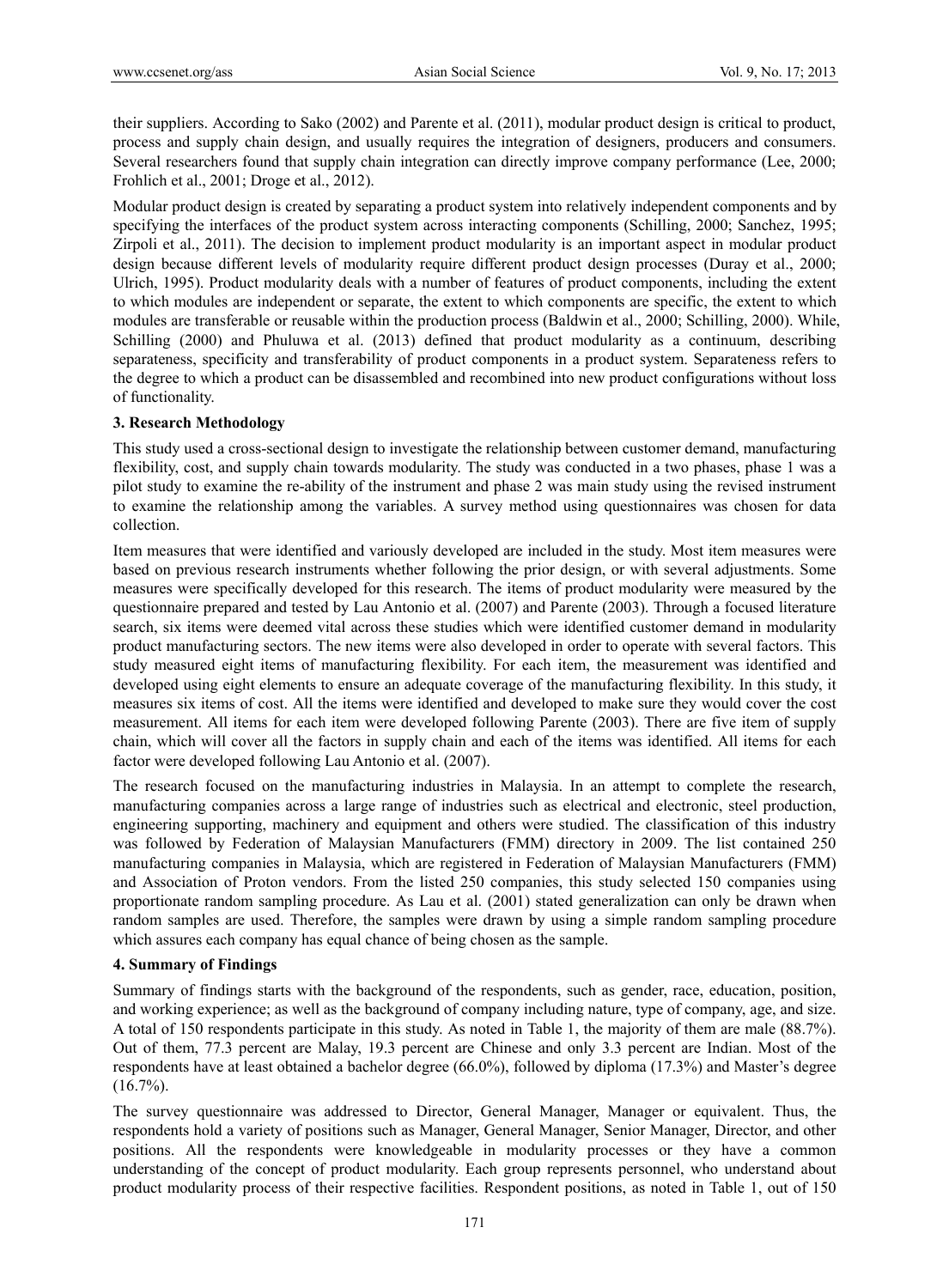respondents, 30 or 20.0% respondents are Managers, 112 or 74.7% are from other positions in the company. The rest of the respondents are from the positions at the same percentage are General Manager (2.7%) and Senior Manager (2.7%). This indicates that the questionnaires were completed by the proper individuals. Respondents were grouped into four categories, based on their years of working experience. The majority of the respondents who are made up 52.0% (78) have work experience between six and ten years in the current position. Table 1 also shows 53 (35.3%) respondents employed between one and five years. About 8.0% have worked more than ten years. While, only 7 out of 150 respondents have worked less than one year.

About the background of the companies, as noted in Table 1, this shows that the 'others' types were the dominant industry representing 62.0%. The next largest companies were the electric and electronic (22.0%), followed by machinery and equipment (16.0%). Table 1 also shows the five types of companies representing 150 respondents. This includes Malaysian owned, Multi-National companies, joint venture, foreign owned and others. More than 70 percent were Malaysian companies, while 10.0 percent were the 'others' type of company. The next type of company were foreign companies representing 8.0 percent. Then, 6.7 percent are Multi-National Company and 2.0 percent are joint venture companies. It was also found that majority of the companies were aged more than 10 years and 8.7 percent of the companies were over 20 years. The minor aged (1.3%) is between 0 to 5 years in the company responses. About the companies' sizes, the respondents were asked to indicate the number of people employed in their companies. Their responses, classified into four groups, are shown in table 8.0. It can be seen, 52 companies (34.7%) had employed 101 to 250, 50 companies (33.3%) had employed more than 251, and 44 companies (29.3%) had employed 50 to 100. The remaining companies surveyed had employed less than 50. No case missing in number of employees data.

| <b>Background of the Respondents</b> |                |               |                        |                |               |
|--------------------------------------|----------------|---------------|------------------------|----------------|---------------|
|                                      | N              | $\frac{0}{0}$ |                        | N              | $\frac{0}{0}$ |
| Gender                               |                |               | Race                   |                |               |
|                                      |                |               | Malay                  | 116            | 77.3          |
| Male                                 | 133            | 88.7          | Chinese                | 29             | 19.3          |
| Female                               | 17             | 11.3          | Indian                 | 5              | 3.3           |
| Education                            |                |               | Position               |                |               |
| Master                               | 25             | 16.7          | General Manager        | $\overline{4}$ | 2.7           |
| Bachelor                             | 99             | 66.0          | Senior Manager         | $\overline{4}$ | 2.7           |
| Diploma                              | 26             | 17.3          | Manager                | 30             | 20.0          |
|                                      |                |               | Others                 | 112            | 74.7          |
| Working Experience                   |                |               |                        |                |               |
| Less than 1 year                     | $\tau$         | 4.7           |                        |                |               |
| 1-5 years                            | 53             | 35.3          |                        |                |               |
| $6-10$ years                         | 78             | 52.0          |                        |                |               |
| More than 10 years                   | 12             | 8.0           |                        |                |               |
| <b>Background of the Companies</b>   |                |               |                        |                |               |
|                                      | N              | $\frac{0}{0}$ |                        | $\mathbf N$    | $\frac{0}{0}$ |
| Nature                               |                |               | Type of Company        |                |               |
| Electric and electronics             | 33             | 22.0          | Malaysia owned         | 110            | 73.3          |
| Machinery and equipment              | 24             | 16.0          | Multi-National company | 10             | 6.7           |
| Others                               | 93             | 62.0          | Joint venture          | 3              | 2.0           |
|                                      |                |               | Foreign owned          | 12             | 8.0           |
|                                      |                |               | Others                 | 15             | 10.0          |
| Years                                |                |               | Sized                  |                |               |
| $0-5$ years                          | $\overline{2}$ | 1.3           | Less than 50           | $\overline{4}$ | 2.7           |
| 6-10 years                           | 57             | 38.0          | 50-100                 | 44             | 29.3          |
| $11-15$ years                        | 46             | 30.7          | 101-250                | 52             | 34.7          |
| $16-20$ years                        | 32             | 21.3          | More than 251          | 50             | 33.3          |
| Over 20 years                        | 13             | 8.7           |                        |                |               |

| Table 1. Background of the respondents and companies |  |  |
|------------------------------------------------------|--|--|
|                                                      |  |  |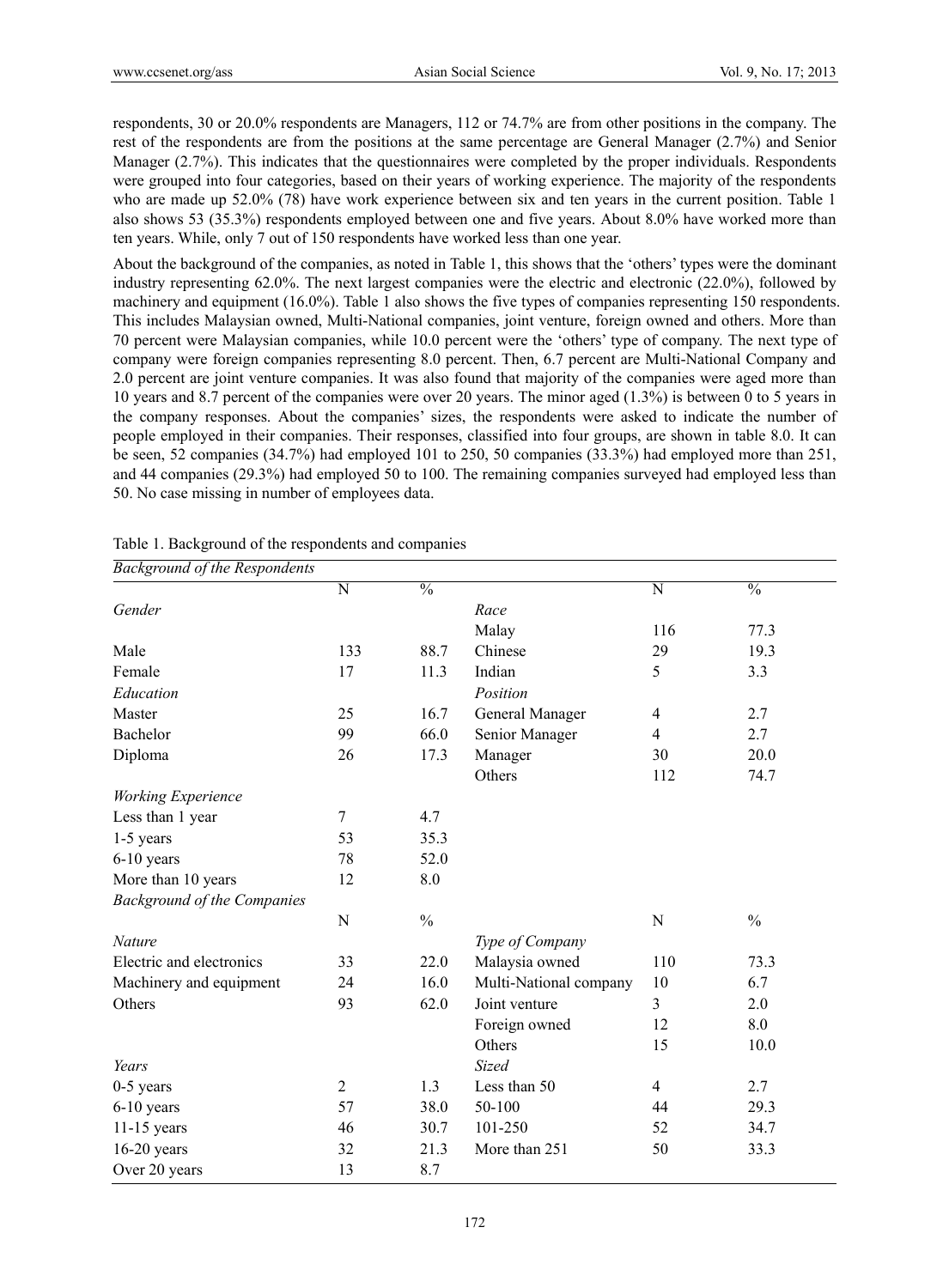# *4.1 Testing Validity and Reliability*

Before conducting the main analysis, a validity test was performed with all the items tapping in the independent variables and dependent variables that were included in the study. The validity test was conducted based on the data collected from 150 cases which found no respondents as outliers among the respondents. Therefore, established statistical tools such as factor analysis helped determine the construct adequacy of measuring device, as mentioned by Cooper et al. (1998). The statistical test result (KMO =  $0.866$ , Bartlett Test of Sphericity = 1154.526, *p* value of 0.000) indicated that the value of Kaiser-Meyer-Olkin (KMO) was found to be acceptable. Finding that this value is more than 0.5, it can be suggested that the factor analysis test had proceeded correctly, and the sample used was adequate, as noted by Hair, (2006).

Factor 1, which was labeled as *Product Modularity*, was composed of seven items and accounted for 40.01 per cent of the variance. The items in this factor were similar to the original dimension. Factor 2 comprised of six items that are related to the *Customer Demand* of the industries and accounted for an additional 8.01 percent of the variance. Factor 3 was labeled *Manufacturing Flexibility* and comprised eight items. It accounted for an additional 6.38 percent of the variance. Factor 4 was a *Cost* factor that contained six items. It accounted for the additional 9.68 percent of the variance. Factor 5 was interpreted as a *Supply Chain*. It accounted additional 4.94 percent of the variance and contained five factors.

| Variables/Factor          | No of Items | KMO   | Cronbach's Alpha $(\partial)$ |
|---------------------------|-------------|-------|-------------------------------|
| Product Modularity        |             | 0.866 | 0.833                         |
| <b>Customer Demand</b>    |             | 0.866 | 0.861                         |
| Manufacturing Flexibility |             | 0.866 | 0.862                         |
| Cost                      | b           | 0.866 | 0.837                         |
| Supply Chain              |             | 0.866 | 0.812                         |

Table 2. Validity and internal consistency

Reliability is an assessment of the degree of consistency between multiple measurements of variables. The reliability test was performed with all the items tapping in the independent variables and dependent variables included in the study. The Cronbach Alpha value ranged from 0.730 to 0.932 indicating that all scales are acceptable. Alpha values greater than 0.60 are suggested as being adequate for testing the reliability of factors, as noted by Sekaran (1992). From the results obtained, it can be concluded that this instrument has high internal consistency and is therefore reliable.

#### *4.2 Descriptive Analysis*

Descriptive analysis examines statistical description of variables in the study. Statistics such as mean and standard deviation are used as descriptive statistics in this study by calculating independent variables and dependent variables. These scores highlight the respondents' feedback obtained from the data collected through the questionnaires. The result obtained show that some effort need to be focused on developing the companies' ability to incorporate the important factors in their practice to ensure the success of practicing the product modularity in manufacturing. Therefore, correlation analysis and regression analysis were carried out to emphasize this successful implementing of modularity product.

Respondents were asked to indicate their agreement towards the statements of the variables, using the five points Likert scale. Means score for each variable were then computed to determine to level of their agreement.

| Variables/Factor          | Mean   | <b>Standard Deviation</b> |
|---------------------------|--------|---------------------------|
| <b>Product Modularity</b> | 3.8419 | 0.55714                   |
| <b>Customer Demand</b>    | 4.1089 | 0.56461                   |
| Manufacturing Flexibility | 4.3308 | 0.37378                   |
| Cost                      | 4.2589 | 0.50962                   |
| Supply Chain              | 4.1493 | 0.44763                   |

Table 3. Descriptive statistic of variable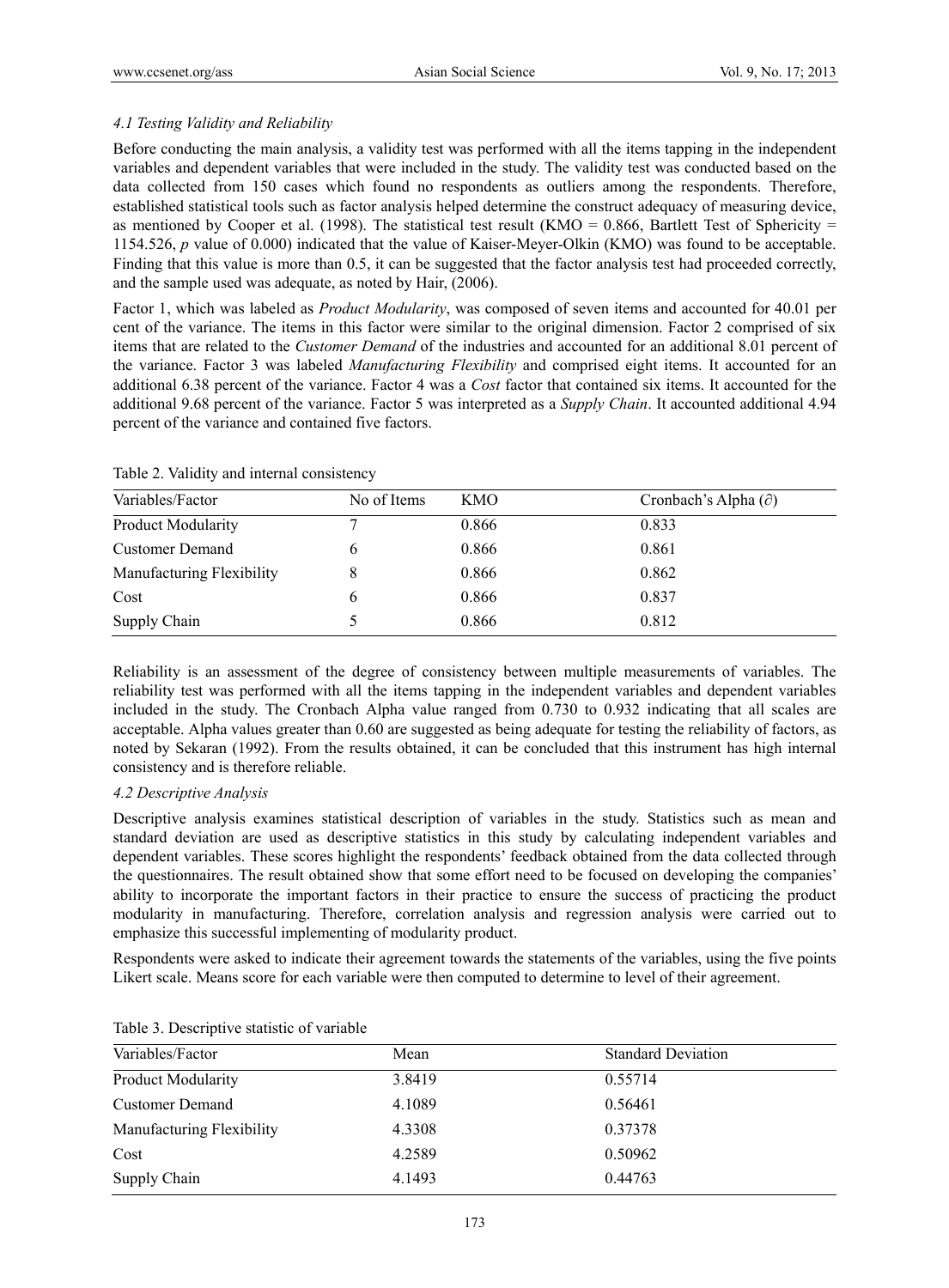# Table 4. Modularity, demand, flexibility, cost and supply chain

|                                                                                                                            | Mean | <b>SD</b> | Level    |
|----------------------------------------------------------------------------------------------------------------------------|------|-----------|----------|
| <b>Product Modularity</b>                                                                                                  | 3.84 | 0.56      | High     |
| Your product can be decomposed into separate modules                                                                       | 3.89 | 0.84      | High     |
| Your product components can be reused in various products                                                                  | 3.08 | 1.47      | Moderate |
| The interfaces among the components of the product are standard                                                            | 3.91 | 0.81      | High     |
| Your company using modularity as a general set of principles $for3.96$<br>managing complexity                              |      | 0.69      | High     |
| Your products are difficult for competitors to imitate                                                                     | 3.88 | 0.93      | High     |
| Your company adopts a high degree of modularity in production                                                              | 4.07 | 0.78      | High     |
| Your product used modularity concept that can achieve higher variety 4.11                                                  |      | 0.73      | High     |
| <b>Customer Demand</b>                                                                                                     | 4.11 | 0.56      | High     |
| increasingly demanding<br>Your customers<br>are<br>more<br>$product_{4.09}$<br>modularity variety                          |      | 0.74      | High     |
| Your customers demand that you offer different product modularity $4.11$<br>configurations of the same model               |      | 0.88      | High     |
| Your competitors have been increasing their product modularity $_{4.09}$<br>variety consistently in the last few years     |      | 0.81      | High     |
| Frequently change all or part of the line of products modularity $_{4.09}$<br>offered, in order to satisfy customer needs  |      | 0.79      | High     |
| Within the product modularity, components with different quality $_{4.06}$<br>and specifications can be used               |      | 0.88      | High     |
| Your company has experience in serving local markets with your $_{4.21}$<br>products modularity                            |      | 0.68      | High     |
| Manufacturing Flexibility                                                                                                  | 4.33 | 0.37      | High     |
| Your company can build different products in the same plants at the $4.27$<br>same time                                    |      | 0.68      | High     |
| There is a need for variety inputs in order to meet various needs of the $4.32$<br>customers                               |      | 0.59      | High     |
| Your business is prepared to quickly develop new products to meet $4.39$<br>challenge with your competitors                |      | 0.57      | High     |
| Your business is prepared to quickly make adjustments in production to $4.36$<br>satisfy new customer's demand             |      | 0.63      | High     |
| Your company support to develop or produce different components for $4.40$<br>the product available to the market          |      | 0.61      | High     |
| Your company is prepared to make adjustments in production to adapt $4.35$<br>to new technological standards               |      | 0.61      | High     |
| Your company has produced the variety amount of differential models $_{4.27}$<br>or variants                               |      | 0.62      | High     |
| There is a high level of inter-dependency between the components $and$ <sub>4.28</sub><br>parts that make up your products |      | 0.70      | High     |
| Cost                                                                                                                       | 4.26 | 0.51      | High     |
| Reducing costs is a key priority for your company                                                                          | 4.23 | 0.64      | High     |
| Lower selling prices are the main criteria to win orders from customers 4.19                                               |      | 0.82      | High     |
| The competitive pricing is important issue in setting product modularity $4.27$<br>price as compare to the competitor      |      | 0.69      | High     |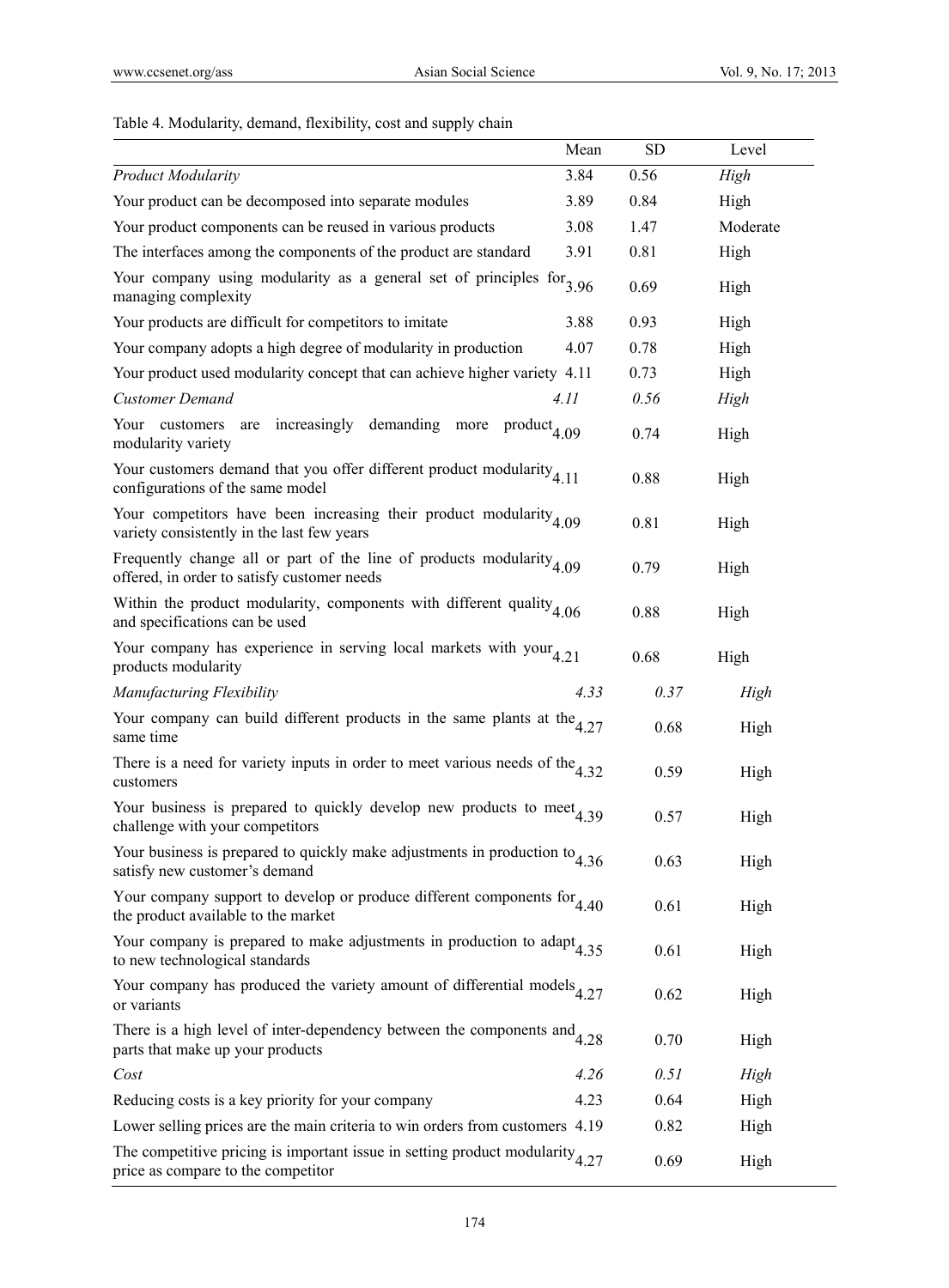|                                                                                                                                              | Mean | SD   | Level |
|----------------------------------------------------------------------------------------------------------------------------------------------|------|------|-------|
| The cost reduction is important factor to remain competitive in product $4.35$<br>modularity                                                 |      | 0.74 | High  |
| The prices will be determined by customers who are satisfied with your $4.30$<br>product                                                     |      | 0.77 | High  |
| Your major suppliers have a good estimate of the cost of the products $4.21$<br>that you manufactured.                                       |      | 0.75 | High  |
| Supply Chain                                                                                                                                 | 4.15 | 0.45 | High  |
| Frequently cooperate with your major suppliers in order to resolve $4.17$<br>problems whenever and unexpected situations arise               |      | 0.64 | High  |
| Your major suppliers are highly committed to the whole assembly $4.19$<br>process with regards to quality and reliability                    |      | 0.65 | High  |
| Your organizations integrate or coordinate activities by sharing $4.06$<br>technological information with your suppliers                     |      | 0.71 | High  |
| Your organizations integrate or coordinate activities by mutual business $4.15$<br>systems design with your suppliers                        |      | 0.69 | High  |
| Your major suppliers have the ability to quickly adjust their production $4.17$<br>schedule accordingly to the speed of your production line |      | 0.63 | High  |

The descriptive analysis results for product modularity are shown in Table 4. All 150 companies were found to implement modularity process in their activities. The agreement and commitment level among the companies towards product modularity is high (mean=3.84, sd=0.56). Most of the respondents agreed that products using modularity concepts can achieve higher variety (mean=4.11, sd=0.73) and their company adopts a high degree of modularity in production (mean=4.07, sd=0.78). However, respondents' commitments are moderate in the statement "Your product components can be reused in various products" (Mean=3.08, sd=1.47).

About customer demand, it is found that respondents' agreements towards customer demand are high (mean=4.11, sd=0.56). Their agreements are high for each statement about customer demand. The highest mean score can be found in the statement "Your company has experience in serving local markets with your products modularity" (mean=4.21, sd=0.68).

In regard to the level of agreement towards manufacturing flexibility is high at mean=4.33 and sd=0.37. Respondents also showed a high agreement towards all items in this variable, with the lowest score 4.27 ("Your company can build different products in the same plants at the same time" and "Your company has produced the variety amount of differential models or variants") to highest score 4.40 ("Your company support to develop or produce different components for the product available to the market").

About the cost, it was found that respondents' agreement towards cost is also high (mean=4.26, sd=0.51). Respondents highly agreed that cost reduction is an important factor to remain competitive in product modularity (mean=4.35, sd=0.74). They also agreed that prices will be determined by customers who are satisfied with your product (mean=4.20, sd=0.77).

In regard to the Supply Chain, as noted in Table 4, respondents perception towards supply chain were also high (mean=4.15, sd=0.45). This can be referred to in Table 19.0. Overall, they highly agreed that major suppliers are highly committed to the whole assembly process with regards to quality and reliability (mean=4.19, sd=0.65). Respondents also highly agreed with the need to frequently cooperate with the major suppliers in order to resolve problems whenever unexpected situations arise (mean=0.417, sd=0.64).

#### *4.3 Testing the Association*

Four hypotheses were developed and tested in this study. A summary of the hypotheses testing is illustrated in Table 5 below. Product modularity was found to have a significant relationship with customer demand, manufacturing flexibility, cost and supply chain. Customer demand has the strongest relationship with product modularity, compared to other variables. This finding suggests that to implement product modularity, companies are relying on customer demand. The higher demand from customer will lead to an increase in implementing product modularity in Malaysia.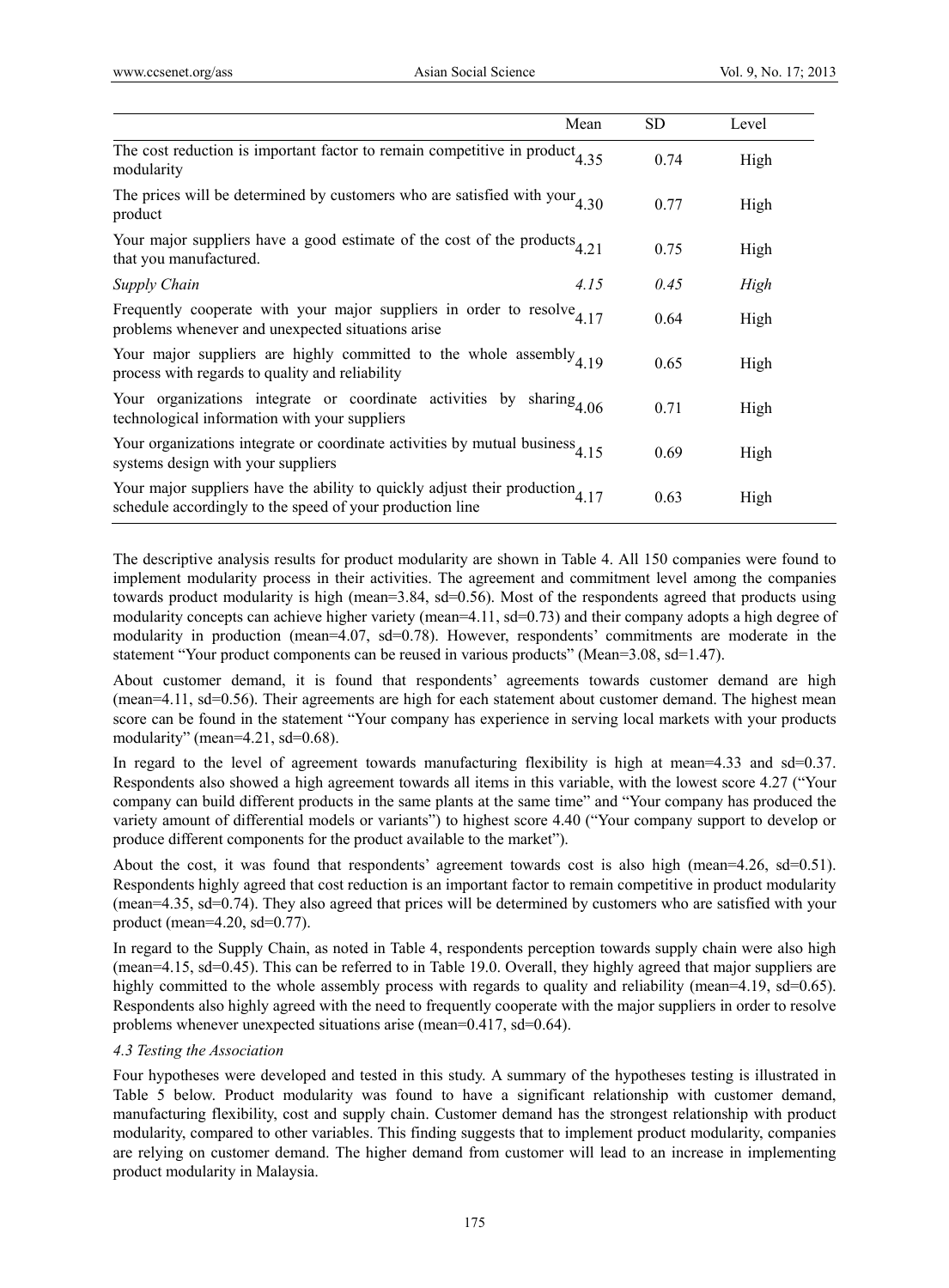Table 5. Summary of hypotheses test

| Hypothesis<br>Method of Analysis                                                                                 | Results             | Summary   |
|------------------------------------------------------------------------------------------------------------------|---------------------|-----------|
| There is a positive association between customer demand and Pearson Correlation<br>product modularity            | $r=0.694$<br>p<0.01 | Supported |
| There is a positive association between manufacturing flexibility pearson Correlation<br>and product modularity. | $r=0.519$<br>p<0.01 | Supported |
| There is a positive association between cost and product pearson Correlation<br>modularity.                      | $r=0.418$<br>p<0.01 | Supported |
| There is a positive association between supply chain and product pearson Correlation<br>modularity               | $r=0.516$<br>p<0.01 | Supported |

### *4.4 Multiple Regression Analysis*

Multiple regression analysis was used to examine the effect of customer demand, manufacturing flexibility, cost, and supply chain on product modularity. The analysis was done using the regression model as below:

$$
Y = \partial + \beta_1 X_1 + \beta_2 X_2 + \beta_3 X_3 + \beta_4 X_4 + e \tag{1}
$$

Where, Y = Product Modularity;  $X_1$ =Customer Demand;  $X_2$ =Manufacturing Modularity;  $X_3$ =Cost;  $X_4$ =Supply Chain; ∂=Constant; β=coeffecient; e=standar error

Table 6. Model summary

|            | R Square | Adjusted R Square | Std. Error of the Estimate Durbin-Watson |      |
|------------|----------|-------------------|------------------------------------------|------|
| $.739^{a}$ | 0.546    | 0.534             | 0.38047                                  | .388 |

Table 6, below, presents the summary of the model. The multiple correlation coefficient (*r*) is 0.739. The R-squared  $(r^2)$  value shows the proportion of variation in dependent variables explained by the independent variables. In this model, the four independent variables, i.e., customer demand, manufacturing flexibility, cost, and supply chain explain 54.6% of the total variation in product modularity.

| Table 7. ANOVA |
|----------------|
|----------------|

| Model |            | Sum of Squares | df  | Mean Square |        | Sig.           |  |
|-------|------------|----------------|-----|-------------|--------|----------------|--|
|       | Regression | 25.261         |     | 6.315       | 43.628 | $.000^{\rm a}$ |  |
|       | Residual   | 20.989         | 145 | 0.145       |        |                |  |
|       | Total      | 46.251         | 149 |             |        |                |  |

As noted in Table 7 and 8, the results suggest that only three variables can be used to predict product modularity, these are customer demand (β =0.523, t=7.150, *p*<0.01); manufacturing flexibility (β =0.313, t=3.170, *p*<0.01) and Supply Chain ( $\beta$  =0.199, t=2.278,  $p<0.05$ ). Customer demand, manufacturing flexibility and supply chain were found to have a significant positive effect towards product modularity. This overall model shows that cost is not a predictor of product modularity.

Table 8. Regression coefficients

|                           | Unstandardized Coefficients |            |          | <b>Standardized Coefficients</b> |       |
|---------------------------|-----------------------------|------------|----------|----------------------------------|-------|
|                           | В                           | Std. Error | Beta     |                                  | Sig.  |
| (Constant)                | $-0.343$                    | 0.400      |          | $-0.859$                         | 0.392 |
| <b>Customer Demand</b>    | 0.523                       | 0.073      | 0.530    | 7.150                            | 0.000 |
| Manufacturing Flexibility | 0.313                       | 0.099      | 0.210    | 3.170                            | 0.002 |
| Cost                      | $-0.033$                    | 0.077      | $-0.030$ | $-0.434$                         | 0.665 |
| Supply Chain              | 0.199                       | 0.087      | 0.160    | 2.278                            | 0.024 |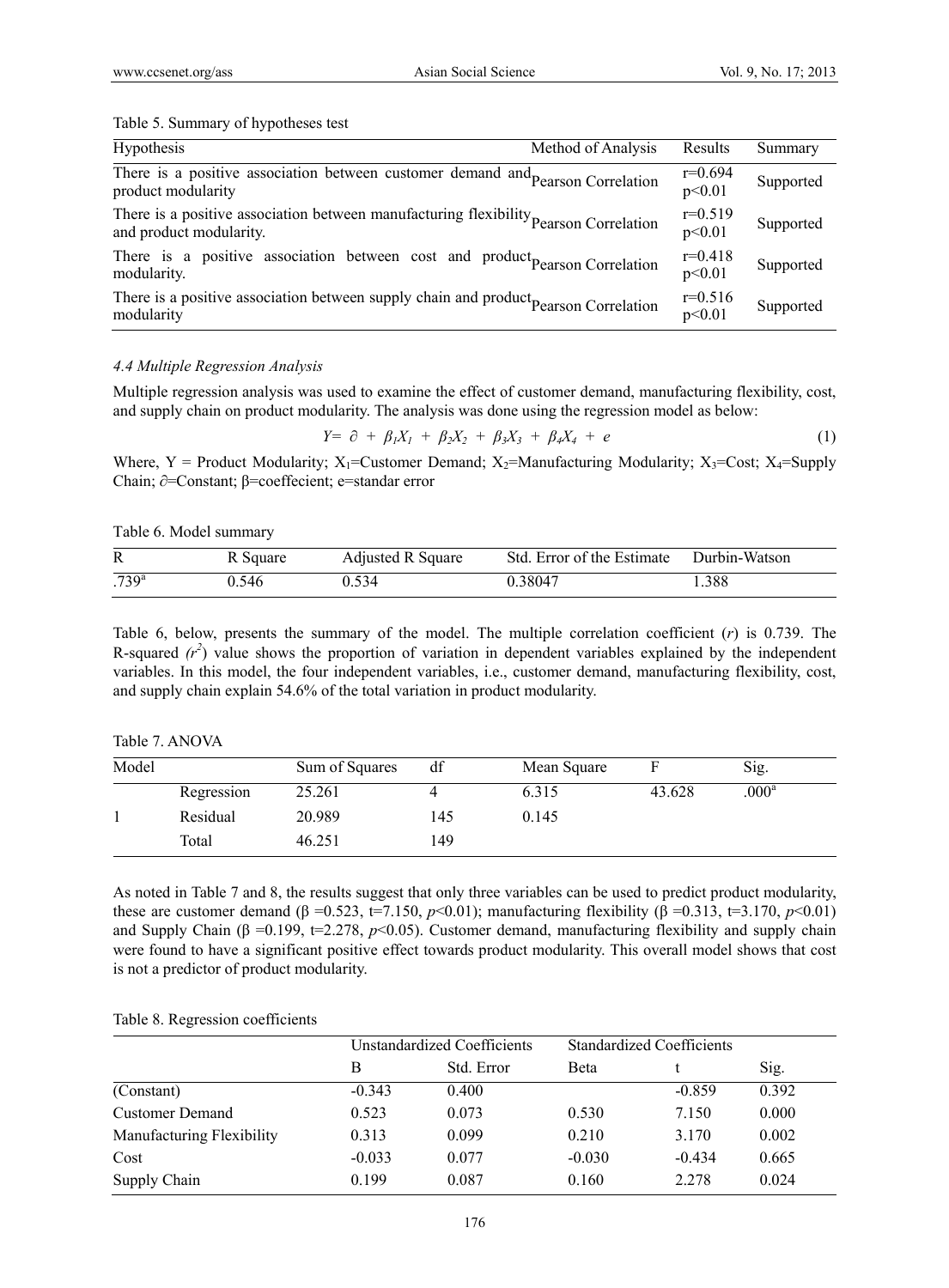#### **5. Conclusion and Recommendations**

The objective of this study was to investigate the effect of customer demand, manufacturing flexibility, cost, and supply chain on product modularity. Findings of this study noted that customer demand, manufacturing flexibility and supply chain has a significant positive effect on product modularity, whereas, cost has a negative association with product modularity.

The results from the study offer several implications in developing firms' modularity product manufacturing. Firstly, this study focuses on independent variables to bridge the gap in predicting and developing the modularity product manufacturing in the Malaysia context. The findings suggests that manufacturers with higher efforts of manufacturing flexibility, cost, supply chain, and customer demand are more likely to report more success in developing the modularity product manufacturing. The results also highlight the importance of having strong factors for modularity product manufacturing. From the managerial point of view, the findings from this research suggest that companies need to be concerned with modularity product manufacturing in terms of customer demand, manufacturing flexibility, cost, and supply chain. This requires the companies' efforts to adopt related customer demand, manufacturing flexibility, cost, and supply chains into their organization to enhance the modularity product manufacturing and develop the high degree of modularity product manufacturing in driving their companies to compete with other competitors. In terms of customer demand, manufacturing flexibility, cost, and supply chain this study found that the companies must consider this independent variable to develop the high degree of modular product manufacturing. Besides, this study also points out that multiple relationships help to focus and assess the important factors that must be focused on in developing manufacturing capabilities. For instance, the companies should focus on customer demand, manufacturing flexibility, cost, and supply chain in developing the modularity product manufacturing. Customer demand, manufacturing flexibility, cost, and supply chain will assist manufacturers in utilizing at optimum level due to operation attained from diversity of technology. Therefore, companies become more competent and sustainable in any economy recession. This study found evidence to support the hypotheses. This reveals that customer demand, manufacturing flexibility, cost, and supply chain measures are an important function of firm cooperative action. The findings confirmed the studies conducted by Schilling (2000), where they noted that customer demand, manufacturing flexibility, cost, and supply chain characteristic plays the intermediary role and firm should pay more attentions for this part.

#### **References**

Baldwin, C. Y. (2012). Modularity and Organizations. *Harvard Business School Finance Working Paper,* 13-46*.*  http://dx.doi.org/10.2139/ssrn.2178640

Baldwin, C. Y., & Clark, K. B. (2000). *Design rules-the power of modularity.* Cambridge, MA: MIT Press.

- Bruyn, P. D., & Mannaert, H. (2012). Towards Applying Normalized Systems Concepts to Modularity and The Systems Engineering Process. *The Seventh International Conference on Systems*. February 29-March 5, 2012, Saint Gilles, Reunion Island / Mannaert, Herwig.
- Chesbrough, H., & Kusunoki, K. (1999). The modularity trap: Innovation, technology phase shift, and the resulting limits of virtual organizations. In I. Nonaka & D. Teece (Eds.), *Knowledge and the firm.* Oxford: Oxford University Press.
- Colfer, L. (2007). The mirroring hypothesis: Theory and evidence on the correspondence between the structure of products and organizations. *Working Paper.*
- Droge, C., Vickery, S. K., & Jacobs, M. (2012). Does Supply Chain Integration Mediate The Relationships Between Product/Process Strategy & Service Performance? An Empirical Study. *International Journal of Production Economics. 137*(2)*,* 250-262. http://dx.doi.org/10.1016/j.ijpe.2012.02.005
- Duray, R., Ward, P. T., Milligan, G. W., & Berry, W. L. (2000). Approaches to mass customization: Configurations and empirical validation. *Journal of Operations Management, 18*. http://dx.doi.org/10.1016/S0272-6963(00)00043-7
- Dzuraidah, A. W., Ching, K. E., Boay T. E., Ramli, R., & Hussain, A. (2008). Product redesign for ease of maintenance: A case study. *International Journal of Mechanical and materials engineering (IJMME), 3*(2), 153-159.
- Ernst, D. (2005). Limits to modularity: Reflections on recent developments in chip design. *Industry and Innovation*, *12*(3), 303-335. http://dx.doi.org/10.1080/13662710500195918
- Ethiraj, S. K., & Levinthal, D. (2004). Modularity and innovation in complex systems. *Management Science*, *50*, 159-173. http://dx.doi.org/10.1287/mnsc.1030.0145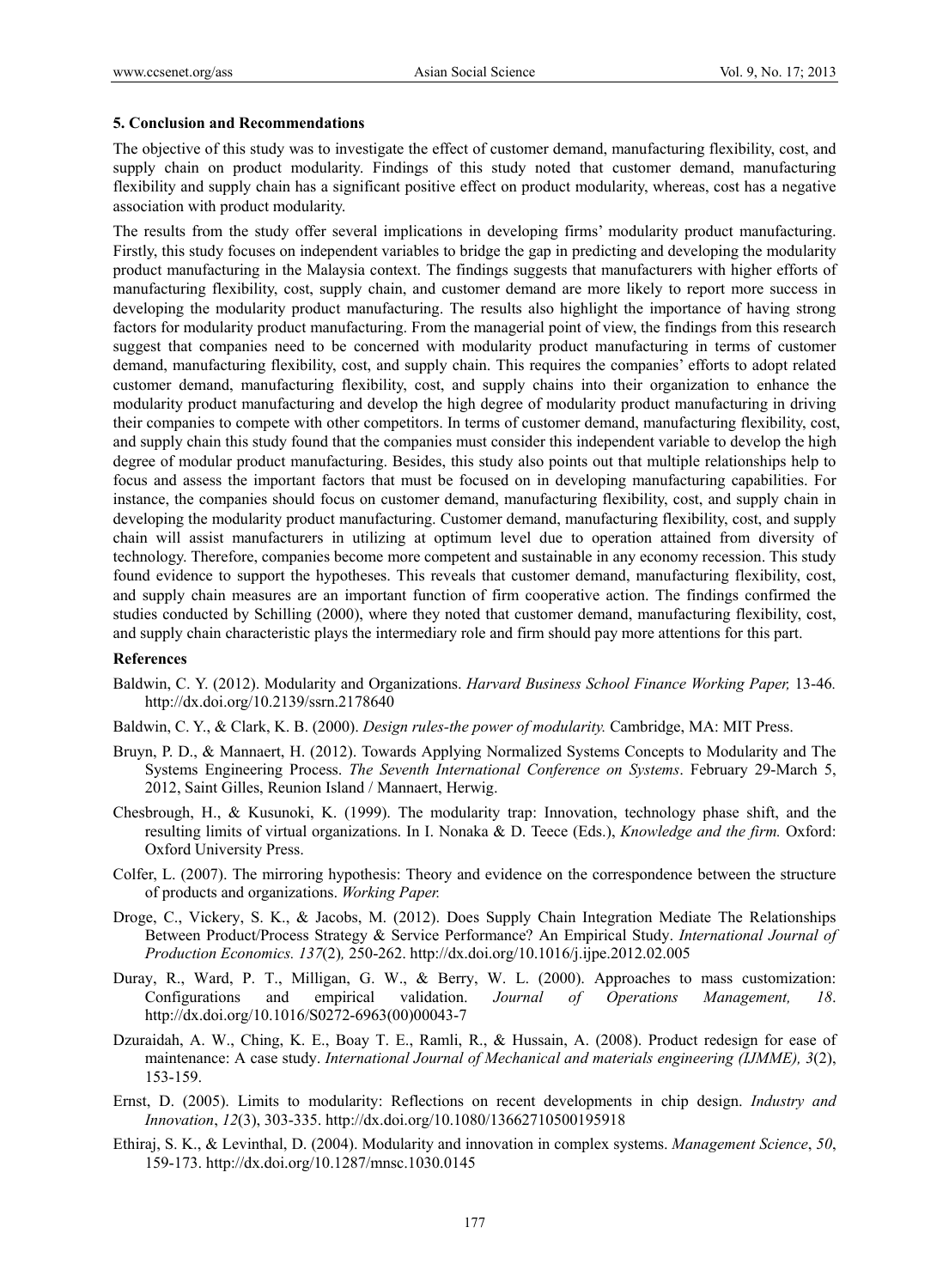- Frohlich, M. T., & Westbrook, R. (2001). Arcs of integration: An international study of supply chain strategies. *Journal of Operation Management*, *19*, 185-200. http://dx.doi.org/10.1016/S0272-6963(00)00055-3
- Fujimoto, T., & Takeishi, A. (2001, March). *Modularization in the auto industry: Interlinked multiple hierarchies of product, production and suppliers systems*. Tokyo University.
- Gershenson, J. K., & Prasad, G. J. (1997). Product modularity and its effect on service and servicing. *Proceedings of the 1997 Servicing and Reliability Conference.* Knoxville, Tennesse.
- Grant, R. M. (1996). Toward a knowledge-based theory of the firm. *Strategic Management Journal: Winter Special Issue*, *17*, 109-122.
- Hargadon, A. B., & Eisenhardt, K. M. (2000). Speed and quality in new productdevelopment. In R. E. Cole & W. R. Scott (Eds.), *The quality movement organization theory*. Sage Publication Inc.
- Helfat, C. E., & Eisenhardt, K. M. (2004). Inter-temporal economies of scope, organizational modularity and the dynamics of diversification. *Strategic Management Journal*, *25,* 1217-1232. http://dx.doi.org/10.1002/smj.427
- Huang, C. C., & Kusiak, A. (1998). Modularity in design of products. *IEEE Transaction on Systems, Man and Cybernetics, 28*(1), 66-77. http://dx.doi.org/10.1109/3468.650323
- Jacobs, M., Droge, C., Vickery, S. K., & Colantone, R. (2011). Product & Process Modularity's Effects on Manufacturing Agility & Firm Growth Performance. *Journal of Product Innovation Management, 28*(1), 123-137. http://dx.doi.org/10.1111/j.1540-5885.2010.00785.x
- Jacobs, M., Vickery, S. K., & Droge, C. (2007). The effects of product modularity on competitive performance: Do integration strategies mediate the relationship*. International Journal of Operation & Production Management, 27*(10), 1046-1068. http://dx.doi.org/10.1108/01443570710820620
- Karim, S. (2006). Modularity in organizational structure: The reconfiguration of internally developed and acquired business units. *Strategic Management Journal*, *27*, 799-823. http://dx.doi.org/10.1002/smj.547
- Kotler, P. (2003). *A framework for marketing management* (2nd ed.). New Jersey: Pearson Education International.
- Lau, A. K. W., & Yam, R. C. M. (2007). Supply chain product co-development, product modularity and product performance: Empirical evidence from Hong Kong manufacturers. *Industrial Management & Data Systems, 107*(7), 1036-1065. http://dx.doi.org/10.1108/02635570710816739
- Lee, H. L., & Tang, C. S. (1997). Modelling the costs and benefits of delayed product differentiation. *Management Science, 43*(1), 40-53. http://dx.doi.org/10.1287/mnsc.43.1.40
- McDermott, G., Mudambi, R., & Parente, R. (2013). Strategic Modularity & The Architecture of Multi-National Firm. *Global Strategy Journal, 3(1)*, 1-7. http://dx.doi.org/10.1111/j.2042-5805.2012.01051.x
- McDuffie, J. P. (2013). Modularity-as-Property, Modularization-as-Process, & Modularity-as-Frame: Lessons from Product Architecture Initiatives in The Global Automotives Industries. *Global Strategy Journal,* 3(1), 8-40. http://dx.doi.org/10.1111/j.2042-5805.2012.01048.x
- Mikkola, J. H. (2003). Modularity, component outsourcing, inter-firm learning. *R&D Management*, *33*, 439-452. http://dx.doi.org/10.1111/1467-9310.00309
- Mirchandani, P., & Mishra, A. K. (2002). Component commonality: Models with product-specific service constraints. *Production and Operations Management*, *11*(2), 199-215. http://dx.doi.org/10.1111/j.1937-5956.2002.tb00491.x
- Nadler, D., & Tushman, A. (1999). The organization of the future: Strategic imperatives and core competencies for the  $21<sup>st</sup>$  century. *Organizational Dynamics*,  $28(1)$ , 45-60. http://dx.doi.org/10.1016/S0090-2616(00)80006-6
- Novak, S., & Eppinger, S. D. (2001). Sourcing by design: Product complexity and the supply chain. *Management Science, 47*(1), 189-204. http://dx.doi.org/10.1287/mnsc.47.1.189.10662
- Parente, R., Halm, E., & Baack, D. (2011). The Effect of Supply Chain Integration, Modular Production, and Cultural Distance on New Product Development: A Dynamic Capability Approach. *Journal of International Management,* 17(4), 278-290. http://dx.doi.org/10.1016/j.intman.2011.08.001
- Phuluwa, S., Mpofu, K., & Ayodeji, S. P. (2013). Application of modularity Principles in The Press Tool Enterprise: Reconfigurability; In-Advances in Sustainable and Competitive Manufacturing Systems; by Américo Azevedo, Springer International Publishing. http://dx.doi.org/10.1007/978-3-319-00557-7\_41